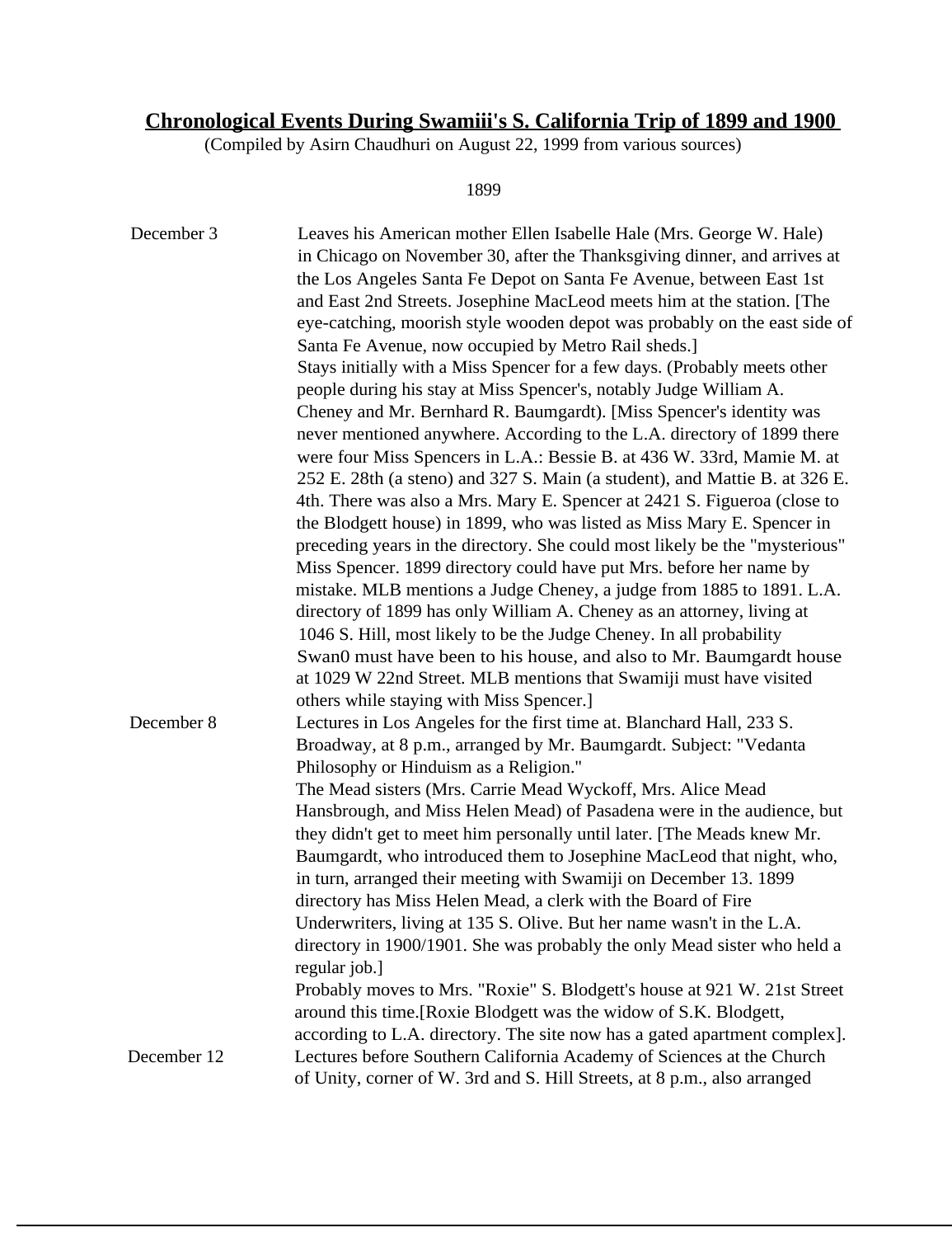|             | by Mr. Baumgardt. Subject: "The Cosmos" or The Veda Conception of<br>the Universe."                                                                                                                                                                                                                                                                                                                                                                                                                                                                                                                                                                                                                                                                                                                 |
|-------------|-----------------------------------------------------------------------------------------------------------------------------------------------------------------------------------------------------------------------------------------------------------------------------------------------------------------------------------------------------------------------------------------------------------------------------------------------------------------------------------------------------------------------------------------------------------------------------------------------------------------------------------------------------------------------------------------------------------------------------------------------------------------------------------------------------|
| December 13 | Meets the Mead sisters at Mrs. Blodgett's house, a meeting arranged by<br>Josephine MacLeod.                                                                                                                                                                                                                                                                                                                                                                                                                                                                                                                                                                                                                                                                                                        |
| December 19 | Lectures at Blanchard Hall at 7.30 p.m. Subject: "Applied Psychology."<br>Probably stays with a Mr. Willard H. Stimson (introduced to him by Mrs.<br>Blodgett) at 2426 S. Figueroa for a couple of days or so around this time.<br>At the Stimson mansion meets Mr. J. Ransome Bransby, the director of<br>Los Angeles Home of Truth, a religious society of "New Thought"<br>persuasion, and Christian Healing and Teaching. [MLB mentions a letter by<br>Mr. Bransby saying that he had net Swamiji at the Stimson mansion on<br>Figueroa Street to arrange for his lectures at the Home of Truth. 1899 L.A.<br>directory lists Willard H. as the only Stimson living on Figueroa.]                                                                                                               |
| December 21 | Lectures at the Home of Truth, 1327 Georgia Street. Subject: "Applied<br>Psychology."                                                                                                                                                                                                                                                                                                                                                                                                                                                                                                                                                                                                                                                                                                               |
| December 22 | Lectures at the Home of Truth; Subject: "Applied Psychology."                                                                                                                                                                                                                                                                                                                                                                                                                                                                                                                                                                                                                                                                                                                                       |
| December 23 | Attends reception in the morning at Mrs. Caroline M. Severance's<br>(President Emeritus of Friday Morning Club) house at 806 W. Adams<br>Street. [John Tracy Clinic is at this location now. The north-south street on<br>the north of the site is Severance Street, probably named after the<br>"Mother of Clubs" Caroline Severance.]<br>Sees the play "My Friend from India" in the Los Angeles Theater at<br>227 S. Spring with Miss MacLeod, Mr. Baumgardt, Mrs. Hansbrough and<br>others.<br>Visits the home of the magnetic healer Mrs. Melton almost regularly<br>around this time. Her house was within walking distance of the<br>Blodgett house).[1899 L.A. Directory does not list any Mrs. Melton. Three<br>Meltons arc listed (Mr. Albert, Mr. John, and Mr. Robert), but none of the |
|             | addresses was close to the Blodgett house. The census record could be<br>another source].                                                                                                                                                                                                                                                                                                                                                                                                                                                                                                                                                                                                                                                                                                           |
| December 24 | Attends Christmas Eve dinner at the Meads' house in Lincoln Park, South<br>Pasadena (at 309 Monterey Road) with Josephine MacLeod.[1900<br>Pasadena directory lists Jesse Mead and Helen Mead separately, living on<br>the south side of Monterey Road, the second house east of Pasadena<br>Avenue. The numbering probably came later.]                                                                                                                                                                                                                                                                                                                                                                                                                                                            |
| December 25 | Lectures at the Home of Truth at 10 a.m. (for the next five days as well).<br>Subject: "Christ's Message to the World."                                                                                                                                                                                                                                                                                                                                                                                                                                                                                                                                                                                                                                                                             |
| December 26 | Lectures at the Home of Truth. Subject: Unknown.                                                                                                                                                                                                                                                                                                                                                                                                                                                                                                                                                                                                                                                                                                                                                    |
| December 27 | Lectures at the Home of Truth. Subject: "The Theory of Concentration."                                                                                                                                                                                                                                                                                                                                                                                                                                                                                                                                                                                                                                                                                                                              |
| December 28 | Lectures at the Home of Truth. Subject: "The Practice of Concentration."                                                                                                                                                                                                                                                                                                                                                                                                                                                                                                                                                                                                                                                                                                                            |
| December 29 | Lectures at the Home of Truth. Subject: "Spiritual Breathing."                                                                                                                                                                                                                                                                                                                                                                                                                                                                                                                                                                                                                                                                                                                                      |
| December 30 | Lectures at the Home of Truth. Subject: "Reincarnation."                                                                                                                                                                                                                                                                                                                                                                                                                                                                                                                                                                                                                                                                                                                                            |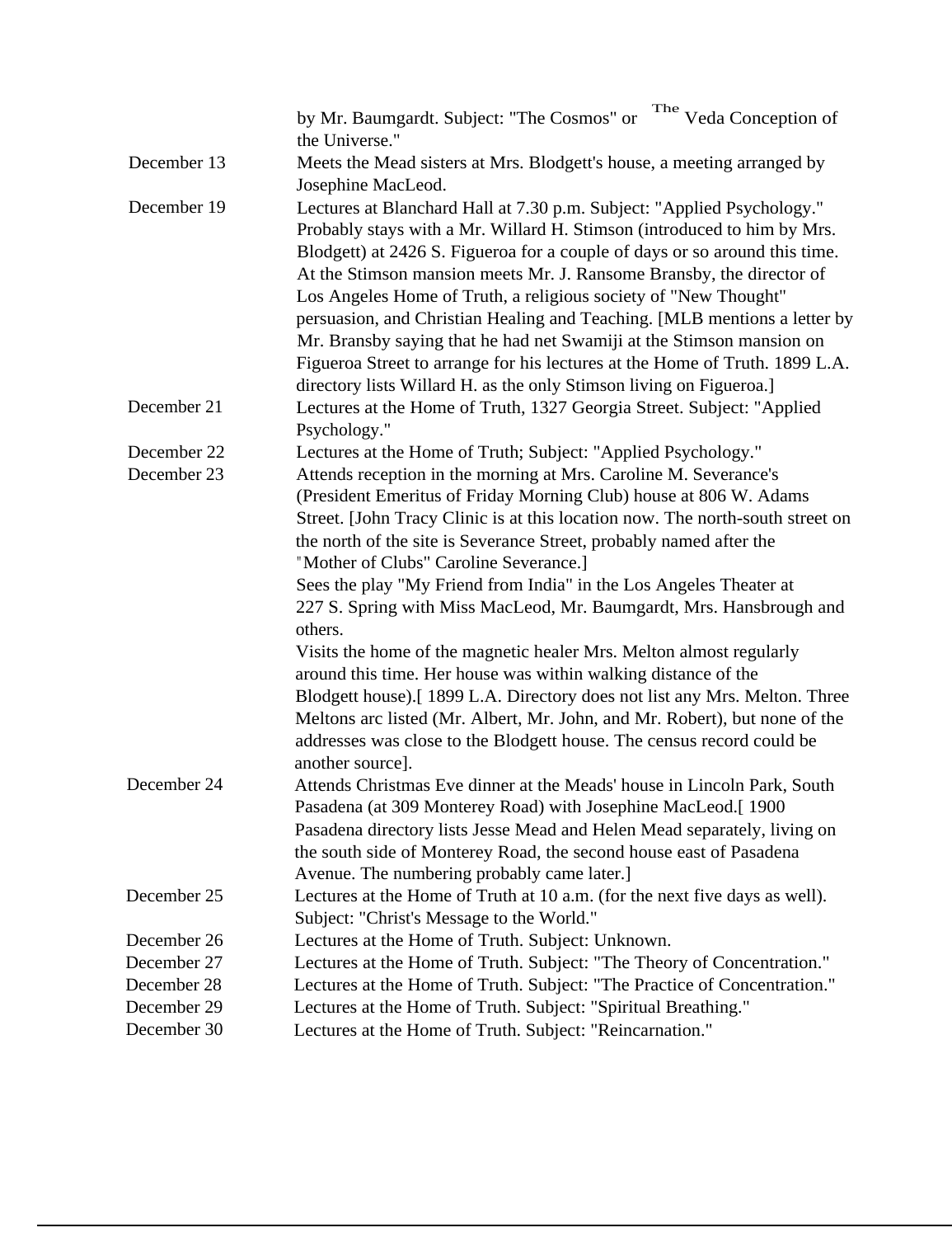## **1900**

| January 2  | Lectures at Payne's Hall, 330 1/2 S. Broadway, at 10 a.m.; Subject:<br>Unknown.                                                            |
|------------|--------------------------------------------------------------------------------------------------------------------------------------------|
|            | Lectures at Blanchard Hall in the evening; Subject: The People<br>of India."                                                               |
| January 3  | Lectures at Payne's Hall at 10 a.m. Subject: Unknown.                                                                                      |
| January 4  | Lectures at Payne's Hall at 10 a.m. Subject: "What Brings Success."                                                                        |
| January 5  | Lectures at Payne's Hall at 10 a.m. Subject: "We Ourselves."                                                                               |
|            | Mrs. Francis H. Leggett arrives in Los Angeles.                                                                                            |
| January 6  | Lectures at Payne's Hall at 10 a.m. Subject: Unknown.                                                                                      |
|            | Lectures at Blanchard Hall in the evening. Subject: "The History of India."                                                                |
| January 7  | Lectures at Payne's Hall at 2.30 p.m. Subject: "Christ's Message to the<br>World."                                                         |
| January 8  | Lectures at Payne's Hall at 8 p.m., the last known lecture in Los Angeles.<br>Subject: "The Powers of the Mind."                           |
| January 11 | Goes to a vaudeville show (probably in Orpheum at 112 S. Main Street)                                                                      |
|            | with Mrs. Francis Leggett and others. [There were probably other                                                                           |
|            | vaudeville houses in L.A. that time. But Orpheum was the posh one                                                                          |
|            | advertising in L.A. Times. With Mrs. Francis Leggett, Swamiji most likely                                                                  |
|            | would have gone there.]                                                                                                                    |
| January 12 | Holds a class at Mrs. Blodgett's house.                                                                                                    |
| January 13 | Visits Mount Lowe in the San Gabriel Range northeast of Pasadena with                                                                      |
|            | Mr. and Mrs. Baumgardt and Josephine MacLeod; takes train excursions;                                                                      |
|            | rides on funicular; stays at the Echo Mountain House overnight (the hotel<br>burnt down on February 5, 1900).                              |
| January 14 | Lectures at the Echo Mountain House in the morning. Subject: Unknown.                                                                      |
|            | Probably moves to Mrs. Jacob C. Newton's house (at west side of Fair                                                                       |
|            | Oaks Avenue, the first house south of Bank Street, in South Pasadena) for                                                                  |
|            | a few days. [1900 Pasadena directory gave the address of Mrs. Newton as                                                                    |
|            | above. The present house at the southwest corner of Fair Oaks and Bank                                                                     |
|            | does not look like hundred years old. But the house south of it, at 1407                                                                   |
|            | Fair Oaks Avenue, looks like an old house. If there was no house at the                                                                    |
|            | corner at that time, then this could have been the first house south of Bank                                                               |
|            | Street. South Pasadena city records could reveal the ownership of 1407,                                                                    |
|            | Fair Oaks house in 1900. The house could also have been rented by Mrs.                                                                     |
|            | Newton, because her name does not appear in the directory in 1901.                                                                         |
|            | Whoever was the owner in 1900, if the present No. 1407 was the first                                                                       |
|            | house south of Bank Street at that time, then Swamiji had apparently lived<br>in this house.]                                              |
| January 15 | Lectures in the morning at the Hotel Green, 99 S. Raymond Avenue, the                                                                      |
|            | first lecture in Pasadena. Subject: "Bhakti Yoga." (The main building still<br>exists, but the East Wing where Swamiji lectured does not.) |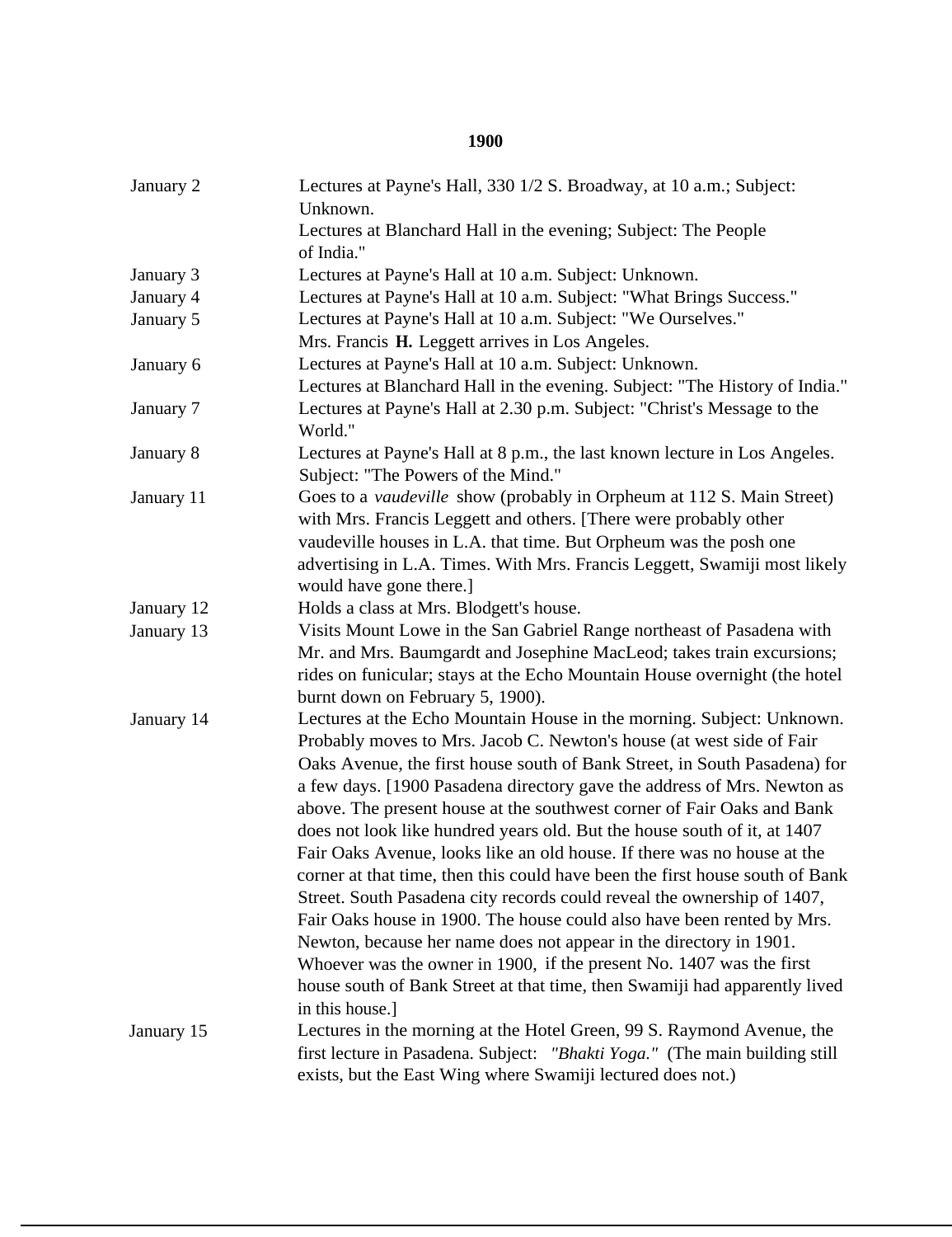| January 16 | Visits Redlands; lunches at the Casa Loma Hotel; signs the register for      |
|------------|------------------------------------------------------------------------------|
|            | Mrs. Leggett and Miss MacLeod; visits the Canyon Crest Park.                 |
|            | According to Marie Louise Burke the Casa Loma Hotel register was             |
|            | signed by Mrs. Leggett, but the handwriting resembles that of Swamiji'si     |
|            | Lectures at the Shakespeare Club (at the northwest corner of Fair Oaks       |
|            | Avenue and Lincoln Street at that time; due to I-110 construction, Lincoln   |
|            | does not intersect Fair Oaks anymore) in Pasadena at 8 p.m. Subject:         |
|            | "Religious Legends."                                                         |
| January 17 | Lectures at the Hotel Green at 10 a.m. Subject: Unknown.                     |
| January 18 | Lectures at the Shakespeare Club at 8 p.m. Subject: "Women of India."        |
| January 19 | Lectures at the Hotel Green at 10 a.m. Subject: Unknown.                     |
|            | Probably moves to the president of Shakespeare Club Mrs. Emeline F.          |
|            | Bowler's house (at 63 S. Los Robles Avenue) for a few days. EMLB never       |
|            | mentions when Swamiji moved to this house, but since he was heavily          |
|            | booked with lectures in Shakespeare Club next week, it is conceivable that   |
|            | he moved in around this time. That would have given him a few days at        |
|            | this house until he fled from it and wound up in the Meads' house saying     |
|            | "I have come to stay with you. That's too much of a lady!" see MLB, 5,       |
|            | p.244. The time of his stay at Mrs. J. C. Newton's house earlier has already |
|            | been established by the newspaper. This was only time period Swamiji         |
|            | could have stayed with somebody other than the Meads.]                       |
| January 20 | Attends reception at the Shakespeare Club from 3 to 5 p.m.                   |
|            | Lectures at the Club. Subject: "Persian Art."                                |
| January 22 | Lectures at the Shakespeare Club at 10 a.m. Subject: "The Ideal of a         |
|            | Universal Religion."                                                         |
| January 24 | Lecture at the Shakespeare Club at 10 a.m. Subject: Unknown.                 |
| January 25 | Probably moves to the Meads' House at 309 Monterey Road, South               |
|            | Pasadena around this time.                                                   |
|            | Lectures at the Shakespeare Club at 10 a.m. Subject: "The Science of         |
|            | Yoga."                                                                       |
| January 26 | Lecture at the Shakespeare Club at 10 a.m. Subject: Unknown.                 |
| January 27 | Lectures at the Shakespeare Club at 10 a.m. Subject: "My Life and            |
|            | Mission."                                                                    |
| January 28 | Lectures at the Universalist Church at Pasadena (at the southeast corner of  |
|            | Fair Oaks Avenue and Chestnut Street) in the evening; pastor: Rev. Ralph     |
|            | Connery. Subject: "The Ideal of a Universal Religion."                       |
| January 30 | Lectures at the Shakespeare Club. Subject: "The Aryan Race."                 |
| January 31 | Lectures at the Shakespeare Club. Subject: The "Ramayana."                   |
| February 1 | Lectures at the Shakespeare Club. Subject: The "Mahabharata."                |
| February 2 | Lectures at the Shakespeare Club. Subject: "Buddhistic India."               |
|            | Josephine MacLeod leaves southern California.                                |
| February 3 | Lectures at the Shakespeare Club, the last lecture in Pasadena. Subject:     |
|            | "The Great Teachers of the World."                                           |
| February 6 | Visited Throop Polytechnic Institute and Manual Training School (at the      |
|            | southeast corner of Fair Oaks Avenue and Green Street) in Pasadena.*         |